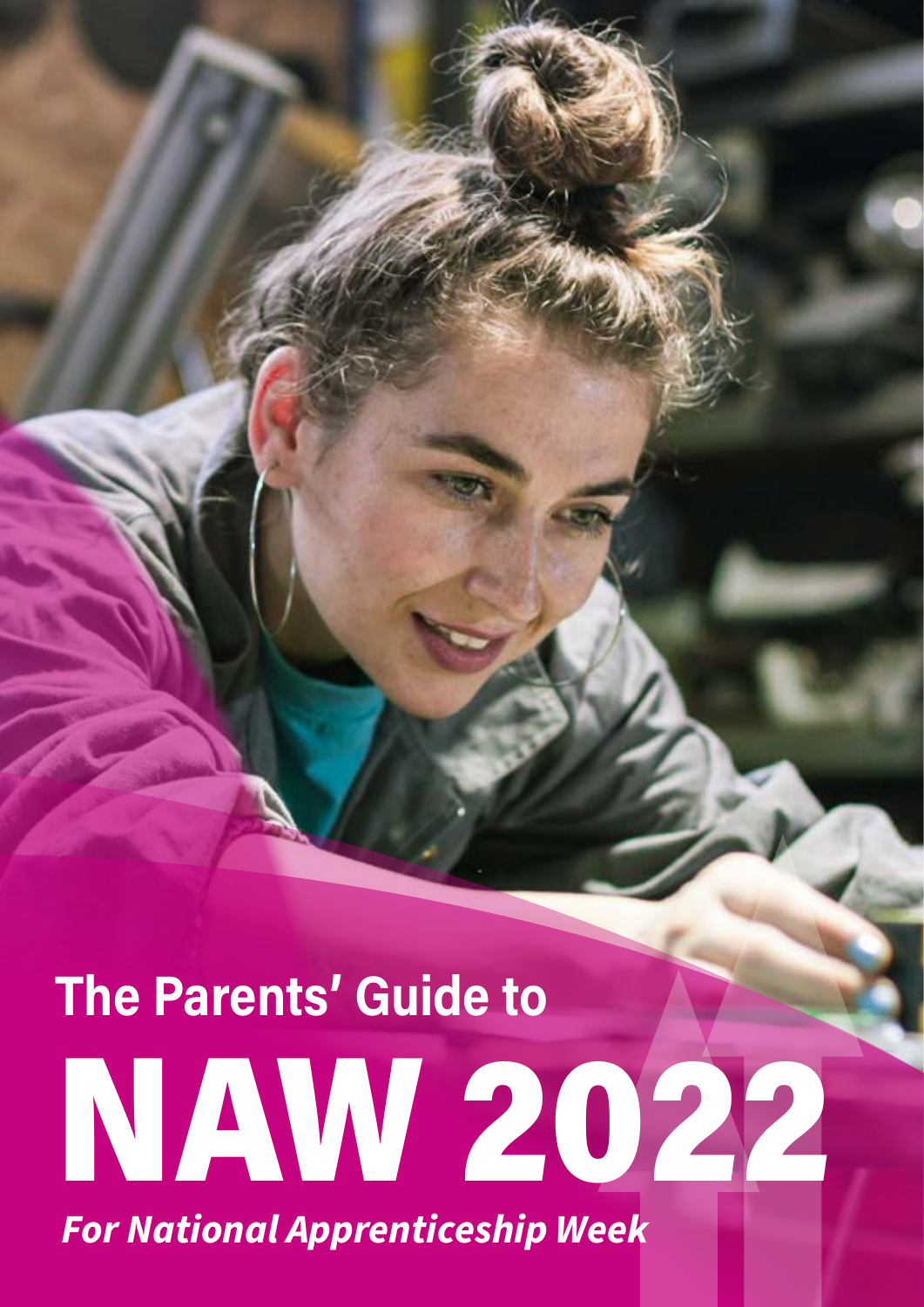As a parent, you're more likely to know about the university route to careers rather than the apprenticeship route. You may not have personal experience of apprenticeships or even know anyone who has taken one. This could sway you towards dismissing apprenticeships as a second-rate option rather than a first choice career plan. Don't rule out the fact that an apprenticeship could be the right choice for your child. They offer the opportunity to combine study with paid employment resulting in a professional qualification. There are no tuition fees (these are covered by the employer and the government) and the salary can cover living expenses.

Apprenticeships used to be associated with trade industries (such as electricians, mechanics or plumbers). Nowadays, apprenticeships can be taken in a wide range of industry sectors and provide entry to all types of careers, including accounting, banking, IT, law, management and television. Relatively new to the apprenticeship suite are "degree apprenticeships", offering an "earn while you learn" route to BSc or BA status. In other words, the end qualification is the same as if your

child had attended university full time, the difference is that they will not have incurred any debt in tuition fees and will finish their degree with robust and transferable workplace skills.

There are also options to take short term apprenticeships. If your child is not comfortable with committing to several years of further study, they can take one or two year options and still gain recognised, valuable qualifications. Better still, if they change their mind and decide they wish to extend the apprenticeship to gain higher level qualifications, this is often possible.

Taking an apprenticeship is not an easy option and competition can be fierce. It takes organisation and dedication to balance work, where your child will be expected to contribute to the same standards as everyone else, and study. Holidays are far fewer than at college or university. However, if they learn more easily through practical application, the work based nature of apprenticeships will suit them well and they will obtain valuable experience which will strengthen opportunities in finding rewarding work when the apprenticeship is over.

## **Introduction**

**The Parents' Guide to** provides parents with the information they need to help their teenage children make the right choices to create successful futures after GCSE and sixth form.

Our online guides are designed to inform, involve and guide parental support. They include the most up to date information on topics such as apprenticeships, universities and revision techniques.

Wherever we refer to 'parents' we mean 'parents and carers.' This includes grandparents, older siblings or any other person with significant caring responsibilities for children.

2021-2022 © **www.theparentsguideto.co.uk**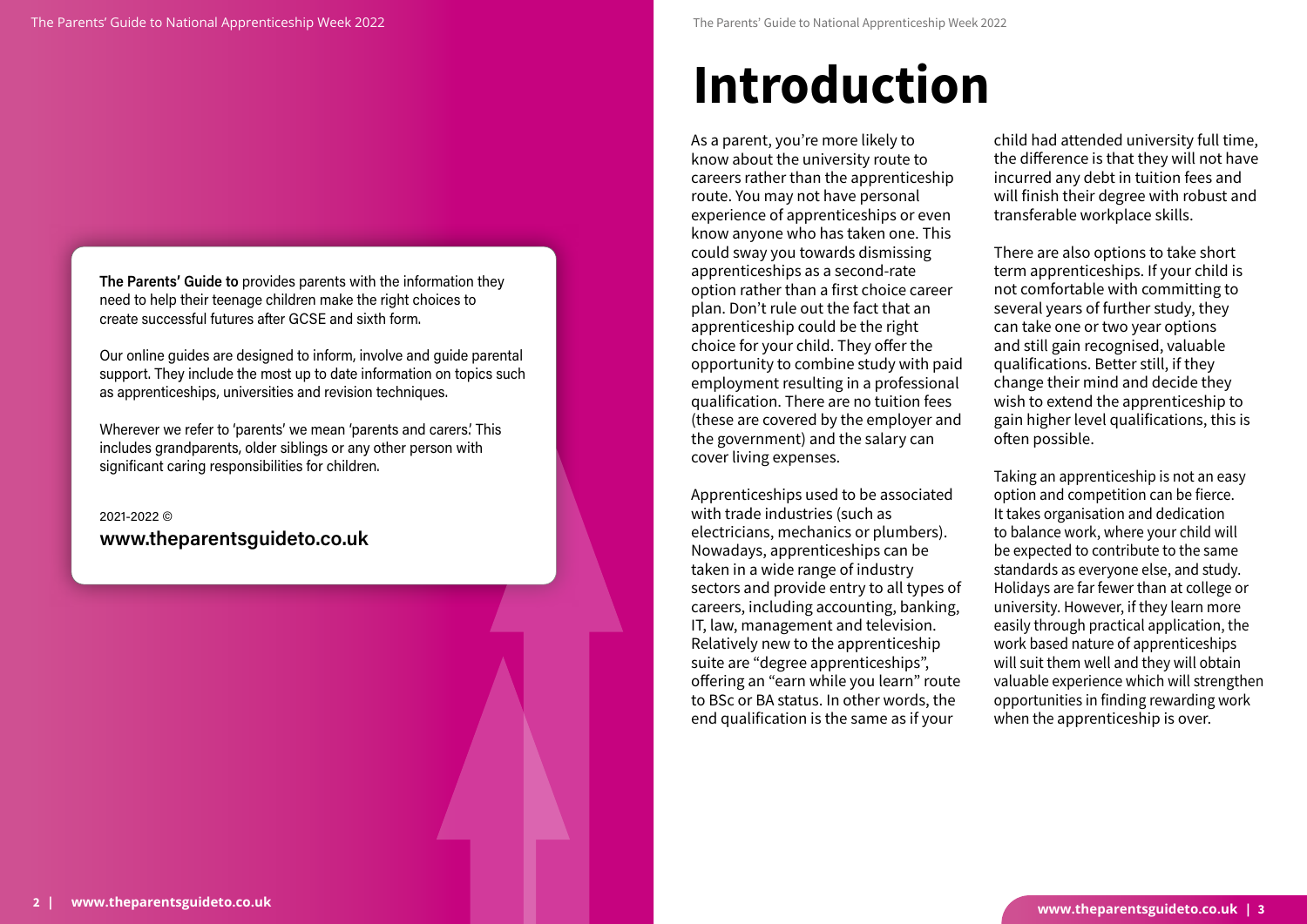#### **Levels of Education**

In England, Wales and Northern Ireland there are 8 qualification levels (1 - 8) plus an entry level qualification for those just starting. Generally, the higher the level, the more difficult the qualification is. Levels 1-3 are typically taught in schools and colleges.

With so many different qualifications, it can be hard to know what they mean and where they might lead to next. To help you understand, we've created a summary of what the levels mean highlighting academic, vocational and work-based routes to higher education.



### **Level Qualification / educational routes**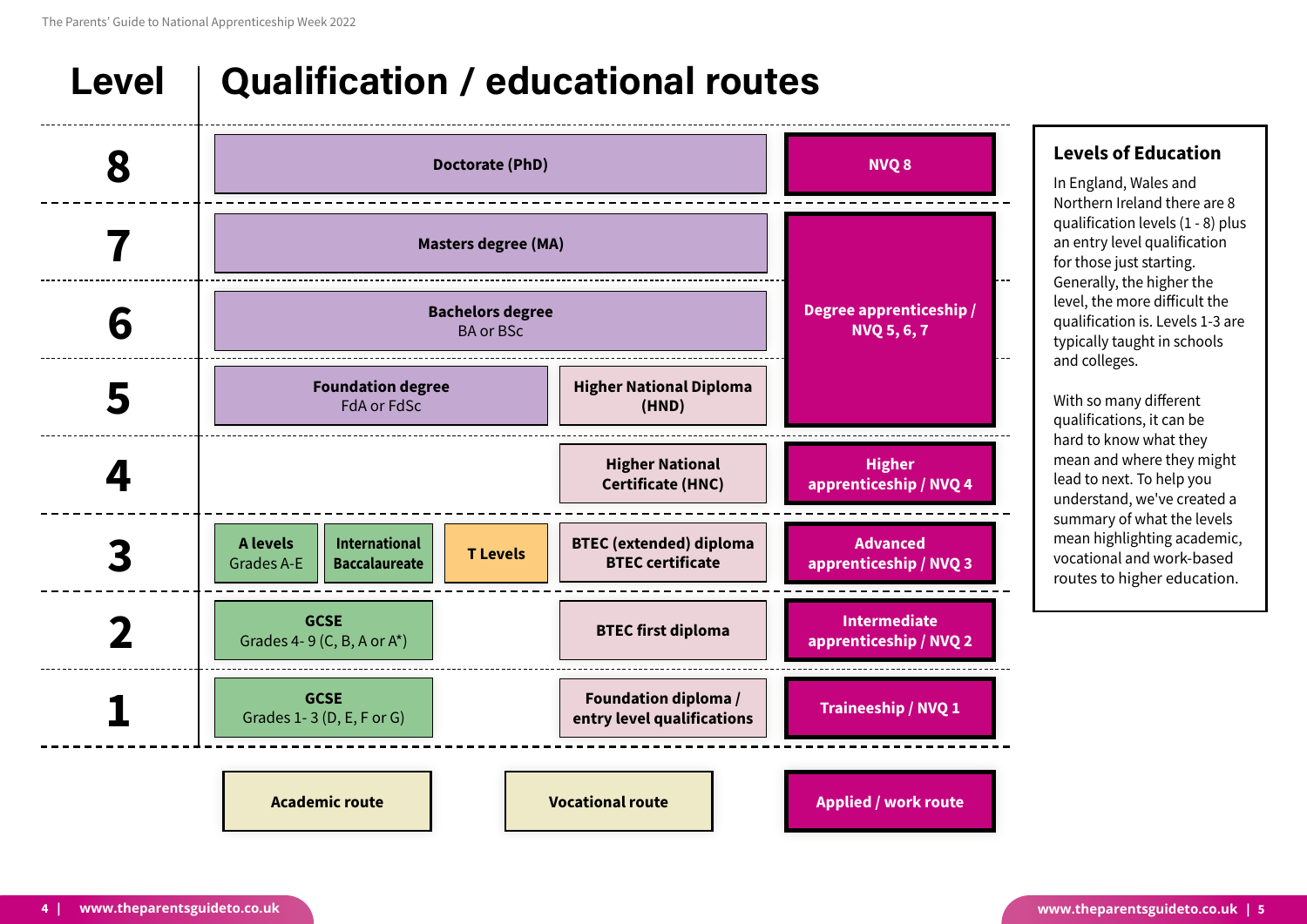

## **Apprenticeships**

What your child chooses to do after GCSE or sixth form is both exciting and daunting. There are lots of options available and understanding the pros and cons between different choices can be challenging. Apprenticeships should not be over-looked; they offer the opportunity to combine study with paid employment resulting in a professional qualification. There are no tuition fees (these are covered by the employer and the government) and the salary can cover living expenses.

Apprenticeships used to be associated with trade industries (such as electricians, mechanics or plumbers). Nowadays, apprenticeships can be taken in a wide range of industry sectors and provide entry to all types of careers, including accountancy, banking, IT, law, management and television.

Relatively new to the apprenticeship suite are "degree apprenticeships", offering an earn while you learn route to BSc or BA status. In other words, the end qualification is the same as if your

child had attended university full time, the difference is that they will not have incurred any debt in tuition fees and will finish their degree with robust and transferable workplace skills.

Taking an apprenticeship is not an easy option and competition can be fierce. It takes organisation and dedication to balance work, where your child will be expected to contribute to the same standards as everyone else, and study. Holidays are far fewer than at college or university. However, if they have a more practical, work-related bias towards learning this will suit them well and they will obtain valuable experience which will strengthen opportunities in finding rewarding work when the apprenticeship is over.

Selecting the right apprenticeship will require your child to have reasonable confidence in the type of career they wish to follow although there is some flexibility. So how do you help them decide? We'll guide you.

### **Useful links**

**GOV. UK [Overview](https://www.gov.uk/become-apprentice)**

I'm interactive! Click me and I'll take you to their website

**[UCAS](https://www.ucas.com/understanding-apprenticeships)**

**The [Parents'](https://www.theparentsguideto.co.uk/product-page/the-parents-guide-to-apprenticeships)  Guide to**

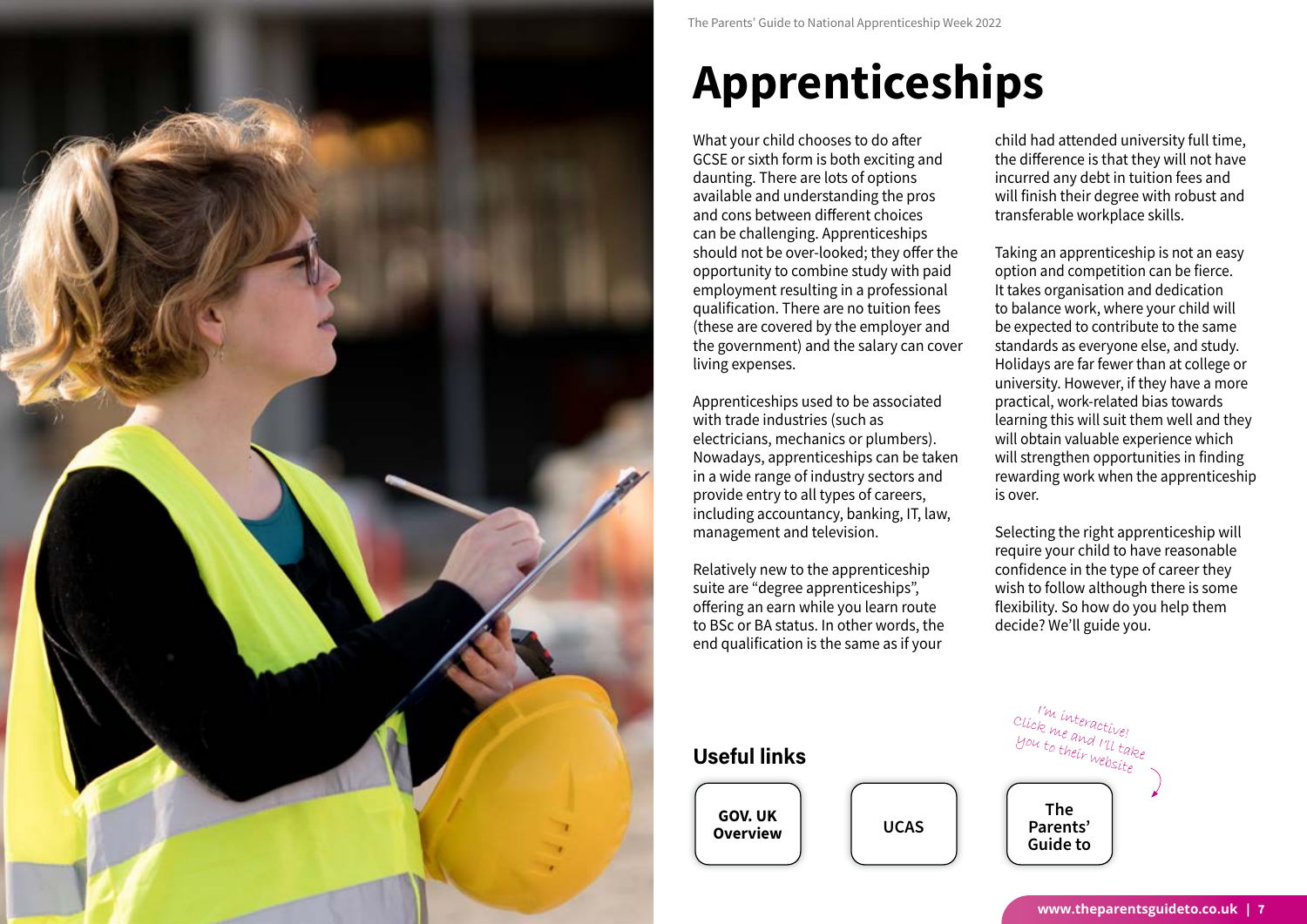### Apprenticeship levels



**Typical length** 12-18 months

**Entry requirements:** None or few

**Qualifications obtained:** GCSE, BTEC or equivalent

**Who's it for?** Mostly for 16-year-olds with limited or no academic qualifications.

**Typical length** 12-24 months

**Entry requirements:** Usually 5 GCSEs

**Qualifications obtained:** A levels or equivalent

#### **Who's it for?**

Mostly for 16-year-olds with reasonable academic achievements but who don't want to study in sixth form.







**LEVEL 2**  *Intermediate apprenticeships*

### **LEVEL 3** *Advanced apprenticeships*

### **Typical length**

3-5 years

#### **Entry requirements:**

A levels or equivalent

#### **Qualifications obtained:**

Higher national diploma / foundation degree

#### **Who's it for?**

Mostly for those who want to qualify for professional career paths without attending university / college. Sometimes referred to as 'school leaver' or 'non-graduate' Programmes.

### **Typical length**

3-7 years

#### **Entry requirements:**

At least 2 A levels or equivalent

#### **Qualifications obtained:**

A BA or BSc degree or higher

#### **Who's it for?**

Mostly for those with excellent sixth form results that want to study for a degree or similar whilst working. Aimed at attracting high-calibre candidates to bridge professional skills gaps.

### **LEVEL 4/5** *Higher apprenticeships*

### **LEVEL 6/7** *Degree apprenticeship*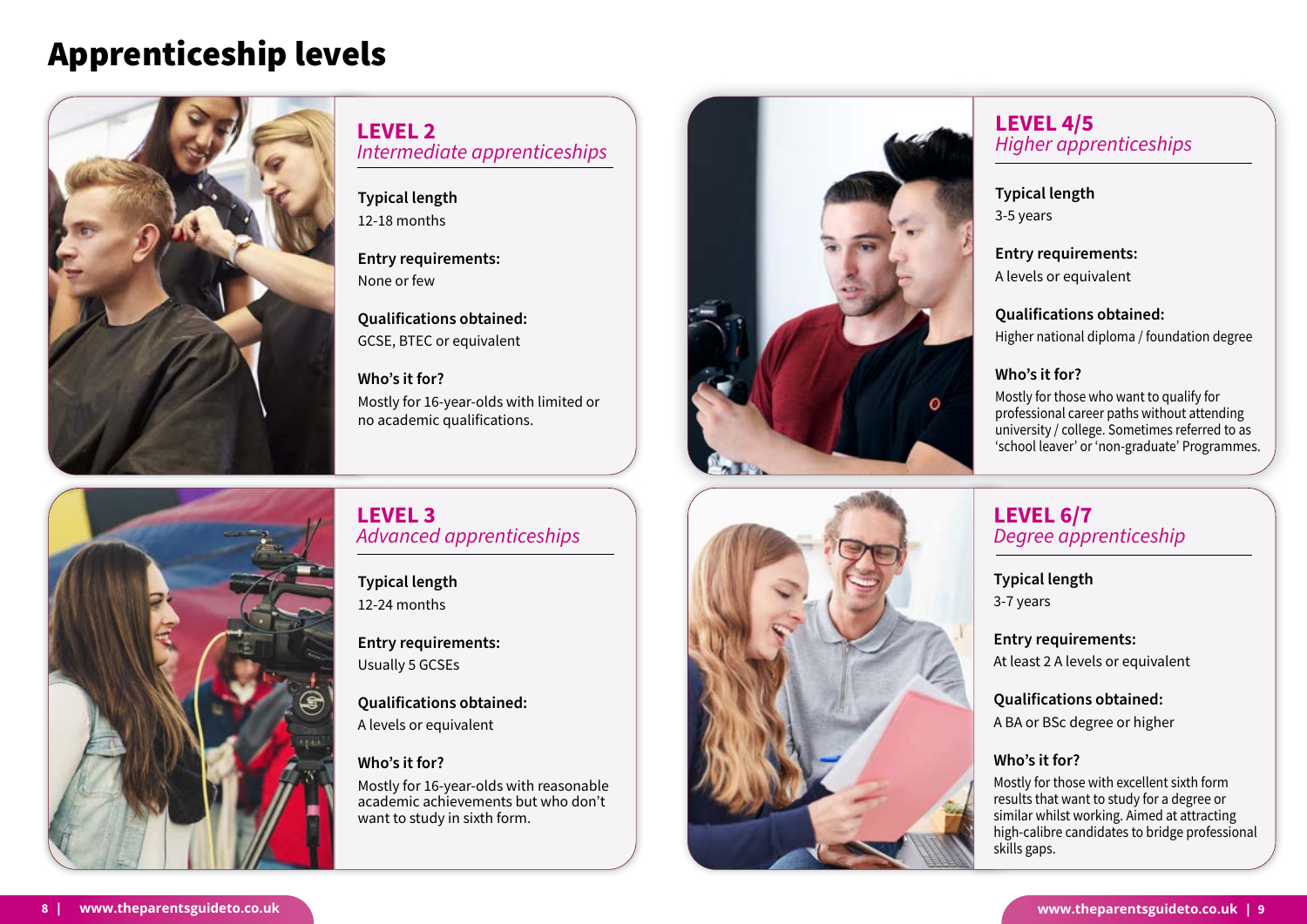### **Is an apprenticeship the right choice?**

Apprenticeships provide focused and applied training for those who already have a strong interest in a job or industry.

Not everyone is suited to academic style learning and apprenticeships provide a practical approach to obtaining qualifications.

Apprenticeships provide paid employment. In addition, your child will leave debt free.

Gaining work experience and on the job training may provide your child with a competitive advantage when applying for full time employment.

Apprenticeships develop key transferable skills which are considered lacking in the labour market.

Apprenticeships may provide future employment within the company and working within an organisation may reveal job roles they did not know existed.

- $\Box$  Will your child enjoy the combination of different learning environments?
- $\Box$  Has your child undertaken any paid or voluntary work that they enjoyed?

Some students flourish with the responsibility and structure of an apprenticeship.

Degree apprenticeships offer the chance to gain a BA or BSc without incurring the debts associated with university study.

### **ADVANTAGES**

**Useful links**

I'm interactive! Click me and I'll take you to their website

**[Amazing](https://amazingapprenticeships.com/)  Apps**

**The [Parents'](https://www.theparentsguideto.co.uk/tips/categories/apprenticeships)  Guide to**

- ☐ Does your child have a clear idea of the type of job they want to pursue?
- $\Box$  Is your child more suited to an applied and hands-on working environment?
- $\Box$  Is your child organised and able to balance work with academic study?
- $\Box$  Does your child enjoy practical / active homework assignments?
- ☐ Will your child perform better under

the guidance of a supervisor in a work environment?

Don't worry if your child is still unsure which option is right for them. Students can apply for degree and higher apprenticeships at the same time as applying to university through UCAS.

### **QUESTIONS TO ASK**

Apprenticeships may narrow options early on. Your child will need to have a fairly clear idea of the type of career they wish to pursue.

It may be difficult for your child to combine studying with working.

The salary of an apprentice can be quite low and your child will also need to consider financing their travel and living expenses if they are not living at home. Furthermore, your child may need to pay back their course fees if they choose to leave their apprenticeship early.

However, some universities and colleges still offer their degree apprentices a strong student experience.

Student fairs and networking events at university enable students to explore different career routes that they were not aware of when leaving school.

Your child may feel that they are missing out on the 'student life' offered at universities. Degree apprenticeships are still quite new, so there is only a limited number of vacancies available at the moment.

Many companies provide graduate schemes for university leavers on completion of their degree.

Entering the work place at an early age may lead to fatigue.

### **CONSIDERATIONS**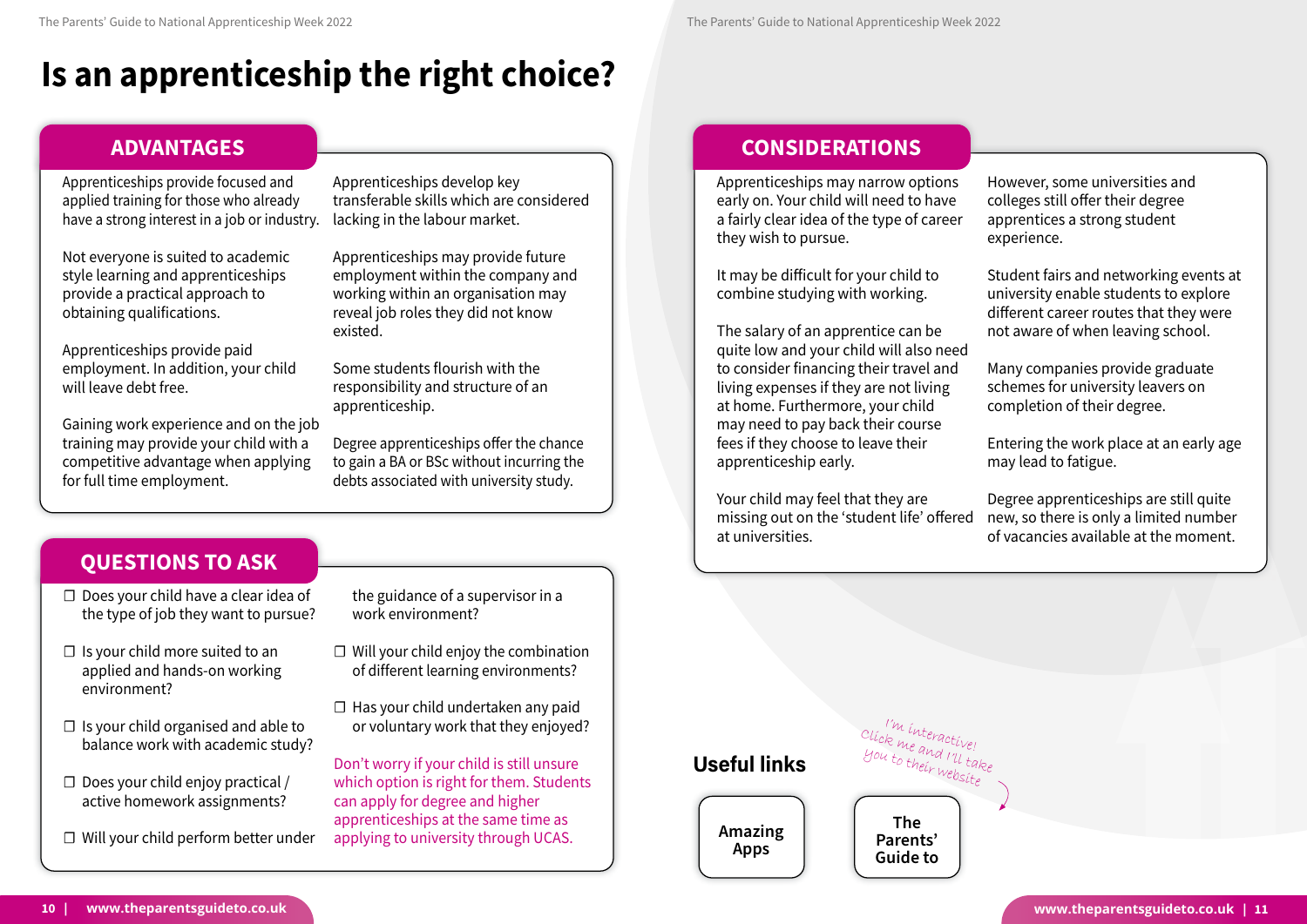### **Where to find the right apprenticeship**

**There's a wide range of ways to seek out apprenticeships and we recommend using a selection of options rather than relying on one.** 

#### **Government website**

Most apprenticeships are posted on the Government's website. By creating an account, your child can set up alerts and filters to see opportunities that are of most interest to them and to be emailed when new opportunities arise. However, not all apprenticeships will appear.

#### **Industry sector**

It's smart to check apprenticeships directly on company, university or college websites. If your child doesn't know which of these sites to select, then they should first do some research on which industry sector may be of interest, and then find companies within this sector.

### **Job boards**

National job agencies will also advertise apprenticeships and options can be narrowed to review within local distances from home or specific job types. This might be a particularly good way to seek out apprenticeships in level 3-5 range.

### **Companies direct**

Another alternative is for them to identify companies that are of interest and check those websites for apprenticeships.

Be warned! Applications to well-known international companies (such as Amazon, Coca-Cola, Facebook, Google, Virgin) will be highly competitive; however, it might be a good starting point for identifying what's included in the apprenticeship and seeking out other companies that provide similar content.

### **School careers advisor**

If your child is still at school or college, then getting them to speak with their careers adviser is a good move. Careers advisors are often the first to hear from companies advertising new apprenticeships

*For more information on apprenticeships and how to help your child research, apply and prepare for one, you may be interested in [The](https://www.theparentsguideto.co.uk/product-page/the-parents-guide-to-apprenticeships)  [Parents' Guide to Apprenticeships 2021-](https://www.theparentsguideto.co.uk/product-page/the-parents-guide-to-apprenticeships) [2022.](https://www.theparentsguideto.co.uk/product-page/the-parents-guide-to-apprenticeships)*

### **Useful links**

**[GOV. UK](https://www.gov.uk/apply-apprenticeship) Search**

**[Apprenticeship](http://www.apprenticeshipguide.co.uk/vacancies/) Search**

**[Not going to](https://www.notgoingtouni.co.uk/apprenticeships-223)  Uni**

**[The Parents'](https://www.theparentsguideto.co.uk/product-page/the-parents-guide-to-apprenticeships)  Guide to**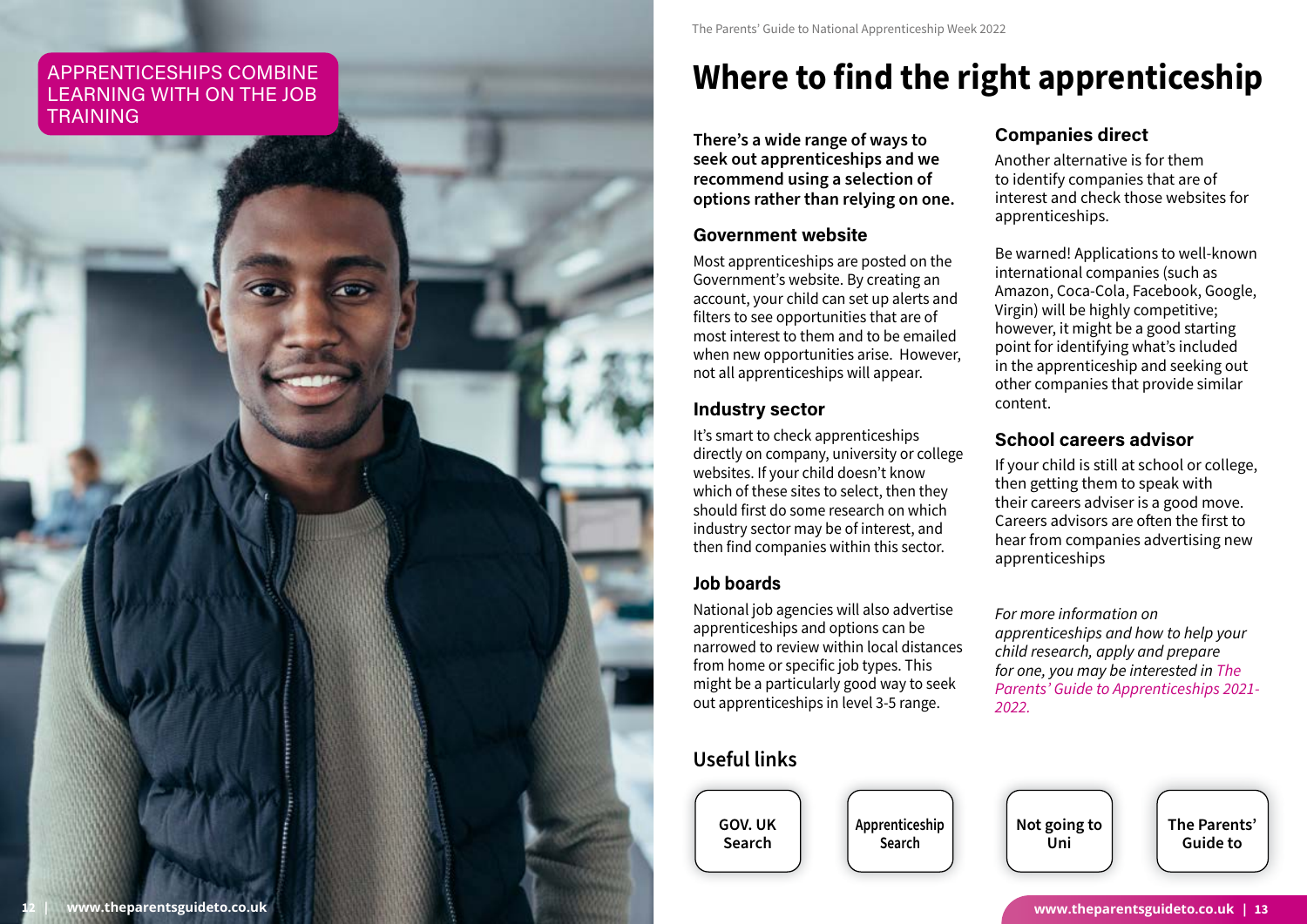### **Top 10 apprenticeship employers:** 2021

Statistics compiled by *[www.NationalApprenticeshipWeek.co.uk](https://www.nationalapprenticeshipweek.co.uk/top-20-apprenticeship-employers/)*  Click here to learn more.



APPRENTICESHIPS WITH THE TOP 20 EMPLOYERS WILL BE VERY COMPETITIVE



**www.theparentsguideto.co.uk | 15**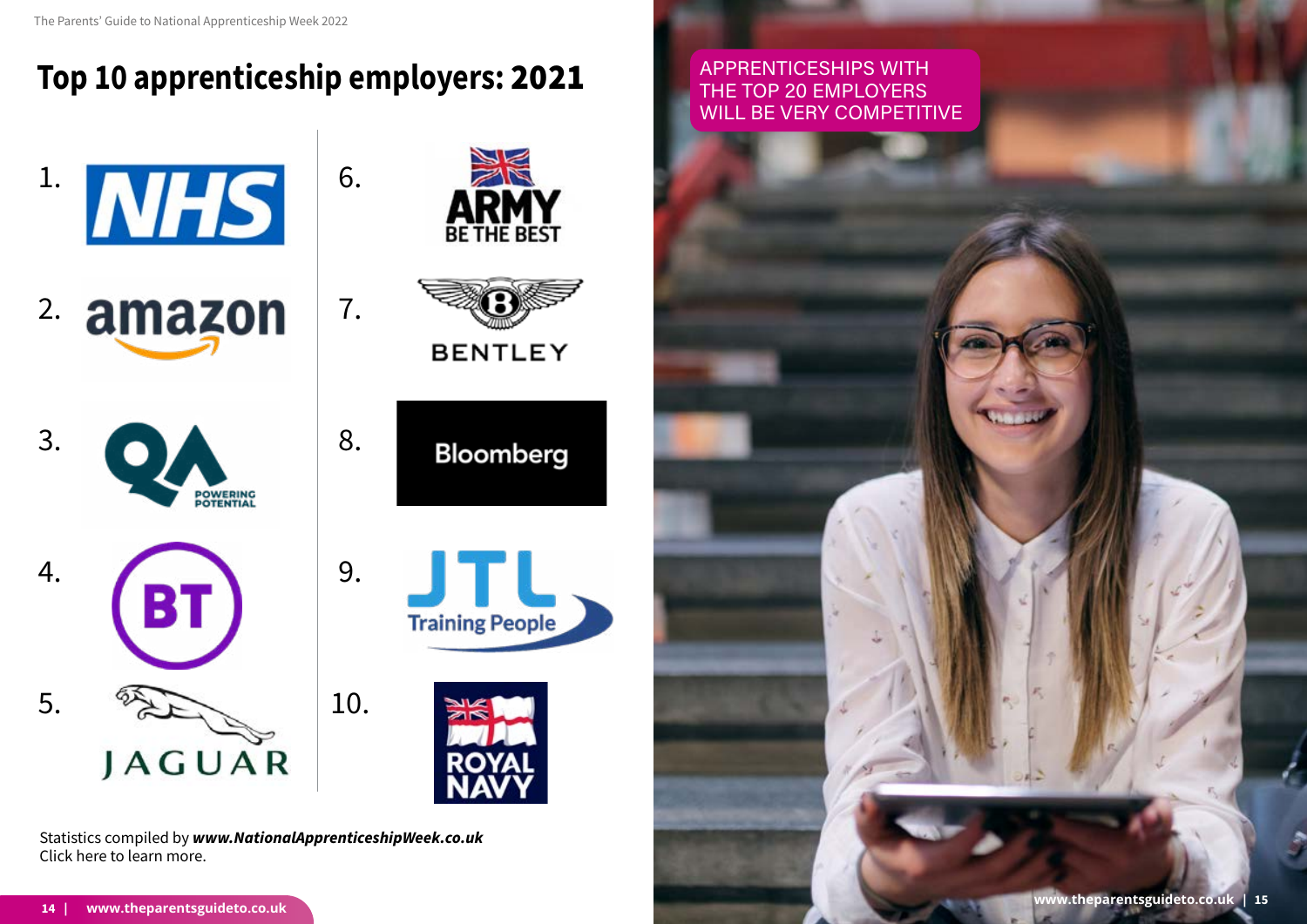University is not the best choice for every student. Apprenticeships can be a great route to career success, especially for teenagers who find it easier to learn through practical application rather than academic study. Apprenticeships are often termed "earn while you learn" because they combine study with paid employment resulting in a professional qualification.

 $\sqrt{ }$  How to help your child prepare for interview

Don't rule out the fact that an apprenticeship could be the right choice for your child. Find out everything you need to know in The Parents' Guide to Apprenticeships:

- $\sqrt{ }$  The pros and cons why apprenticeships are ideal for some teens but not others
- $\sqrt{ }$  Types of apprenticeship the qualifications needed to apply, what qualifications can be achieved and how long each apprenticeship lasts
- $\sqrt{\phantom{a}}$  Degree apprenticeships how they differ from full-time university degrees
- $\sqrt{\phantom{a}}$  How to research an apprenticeship
- $\sqrt{ }$  Top ten apprenticeship providers
- $\sqrt{\ }$  The application process and how it differs from applying to university
- ✓ What you can do to get them ready Preparing for life at work

**[Buy now](https://www.theparentsguideto.co.uk/product-page/the-parents-guide-to-apprenticeships)**



### The Parents' Guide to Apprenticeships





### The Parents' Guide to **APPRENTICESHIPS** 2021-2022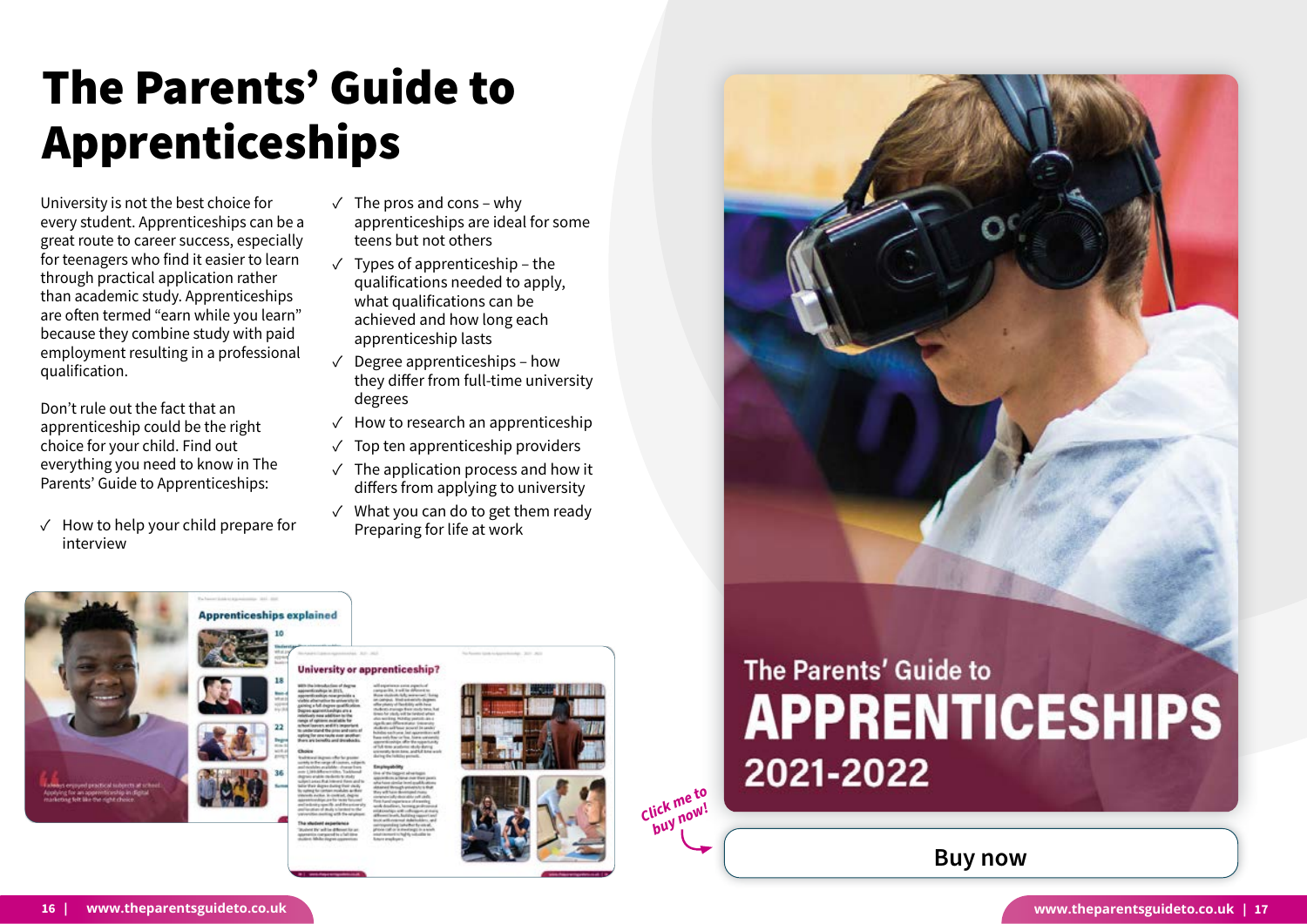### **Parent Guides**

Our range of interactive guides provide you with easy to follow advice, hyperlinks to reliable sources and the most up-to-date information.

### **Support articles**

Browse through our collection of online articles covering a range of topics from supporting your child with their revision to helping them apply to university through UCAS.

### **Parent Q&A**



Almost every parent has questions about their child's education. Read through answers to commonly asked questions or ask your own.

### **Blog**

Our blog provides reliable and timely advice and support to changes taking place across UK schools and colleges.

### **Parent newsletter**

Sign up to our parent newsletter and receive free support, advice and resources on how you can help your teenage children straight to your inbox.

### Visit **The Parents' Guide to** website for more support and resources:

### **www.theparentsguideto.co.uk/parents**



All our resources are<br>eady for imme sare